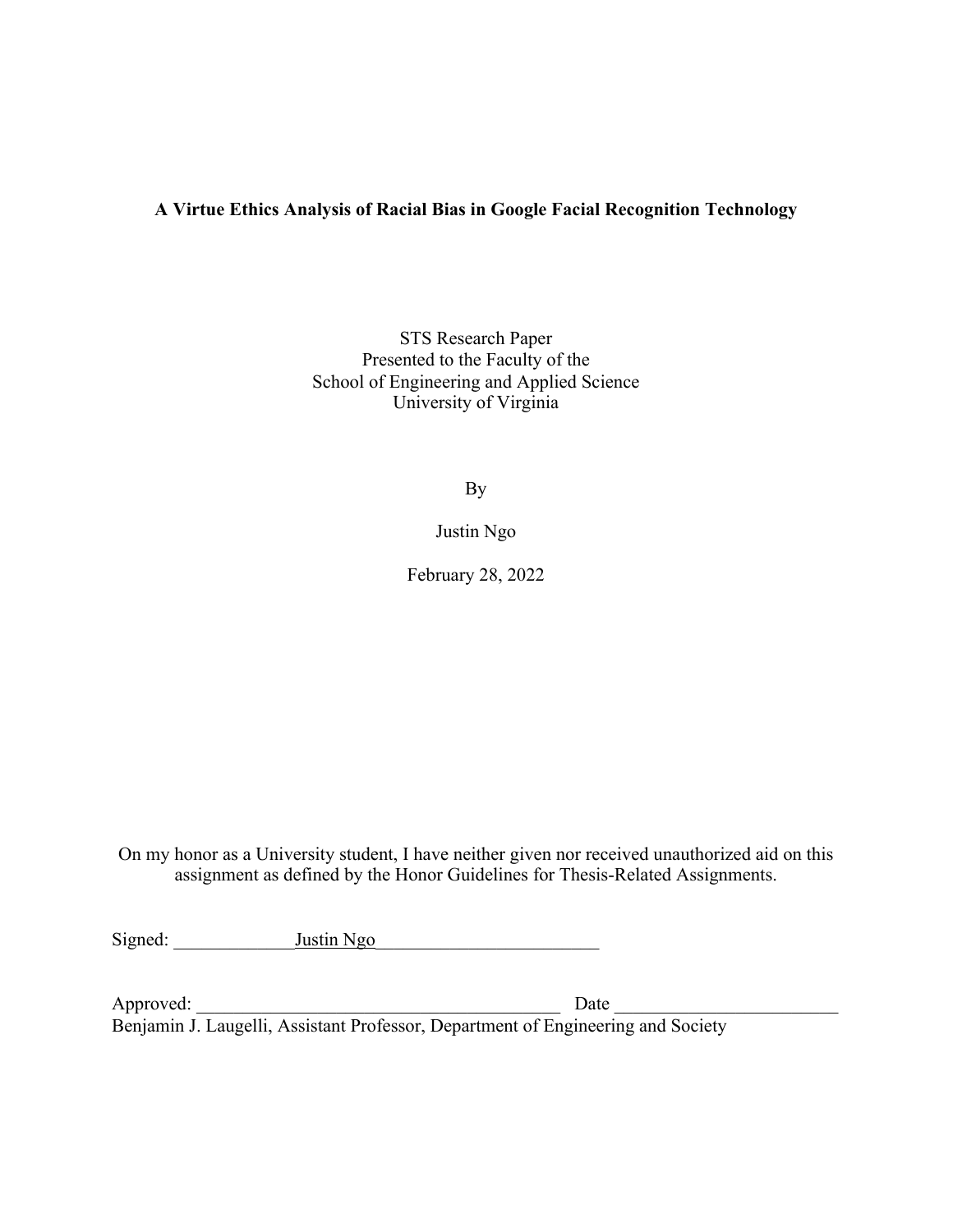# **Introduction**

Facial recognition software has become more prevalent in everyday life. The technology is used to unlock smartphones, and on social media platforms to identify and tag people in photos. Google Photos is one technology that uses facial recognition software to recognize faces of humans and animals in pictures, or objects and landmarks, grouping similar ones together. The algorithm labels groups with descriptive names based on what it recognizes in the pictures. Despite its growing use in daily life, facial recognition software has been increasingly observed to perpetuate racism. In 2015, Google Photos was condemned because its auto-labeling software tagged two Black friends as "gorillas". The mistake reflected a racist depiction which dates back centuries to scientific racism and the association of Black people with simians in the Great Chain of Being. In recent years, researchers and engineers have recognized the presence of racial bias in machine learning and have examined its harmful effects on racial minorities. However, most research fails to question the moral valence of companies pushing facial recognition software into society without heavily considering its racist ramifications. If software that reinforces racial bias continues to be used without correcting the underlying issues in its algorithms, then racial minorities will continue to be disproportionately harmed.

I will investigate the racial bias encoded in Google Photos facial recognition software through the ethical framework of virtue ethics to explain that Google and its software engineers, who built its facial recognition technology, are morally responsible for perpetuating racism. I will do this by examining the cardinal virtue of justice and its relation to fairness, equity, freedom from bias, and the responsibility of engineers to uphold this virtue (van de Poel & Royakkers, 2011). Through the lens of virtue ethics, I will review Google's use of racially biased data and failure to fix the issue in its underlying algorithms.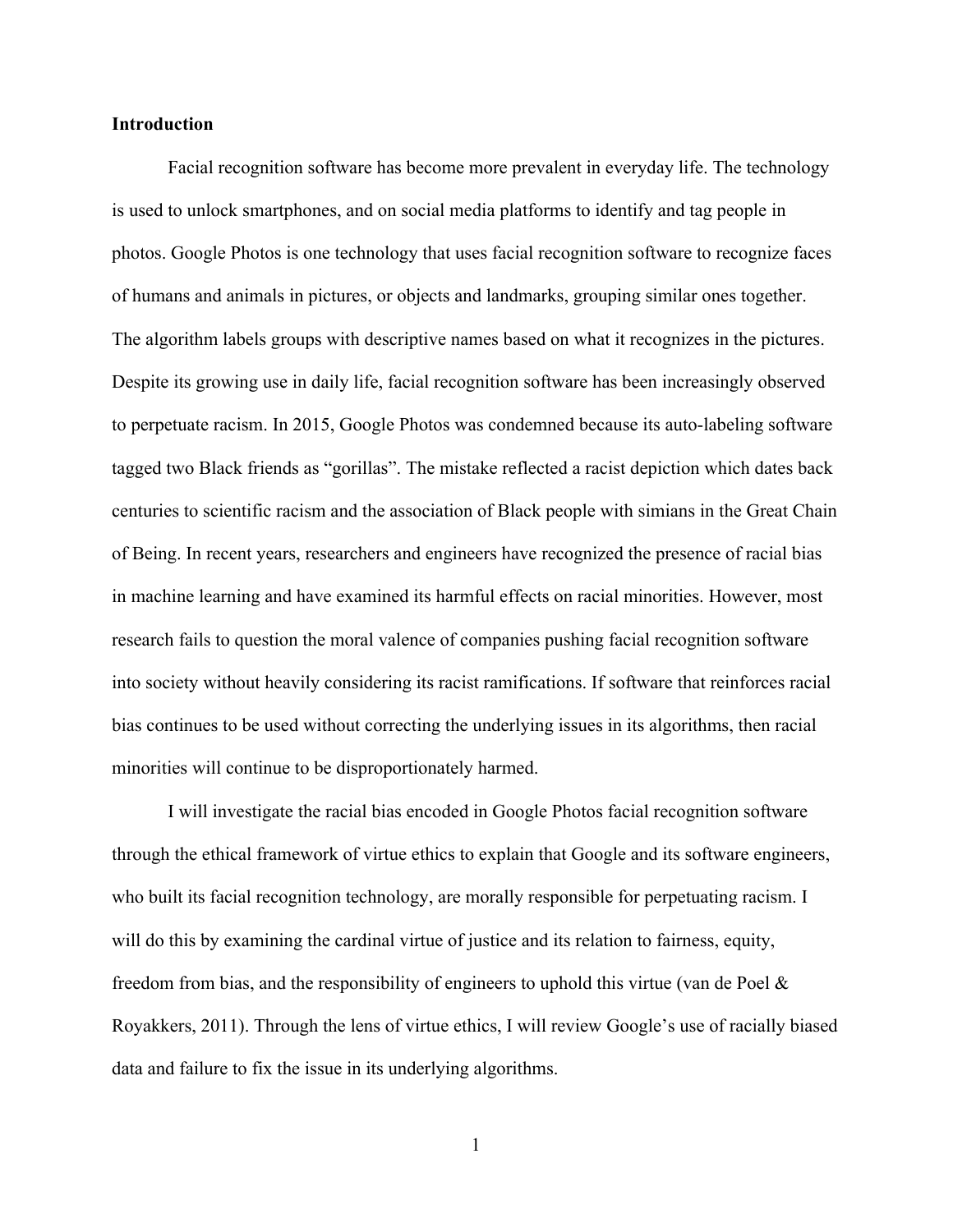# **Background**

Google LLC is an American multinational technology company that specializes in Internet-related services and products. The company is a leader in the field of artificial intelligence and machine learning (Barr, 2015). Google Photos is a photo sharing and storage service developed by Google. It was announced in May 2015 and branched off from Google+, the company's former social network. The service uses machine learning to analyze photos, identifying various visual features and subjects within them. Users can search for anything in photos, with the service returning results from three major categories: people, places, and things. (Google Photos). The computer vision of Google Photos recognizes faces, grouping similar ones together; geographic landmarks; and subject matter (Simonite, 2018). Different forms of machine learning in the Google Photos service allow recognition of photo contents, automatic generation of albums, animation of similar photos into quick videos, and improvement in the quality of photos and videos (Google Photos).

## **Literature Review**

In recent years, scholars have investigated the impact of racial bias in facial recognition software. In the United States, discriminatory technology is a lingering effect of the country's history of racism. Racially biased data collected in the past is being used to build facial recognition algorithms, and these algorithms are appearing in an increasing number of new technologies. The following analyses discuss racial bias in these technologies, but not how it exhibits a lapse in the practice of virtue ethics on the part of engineers to fix racism in facial recognition software.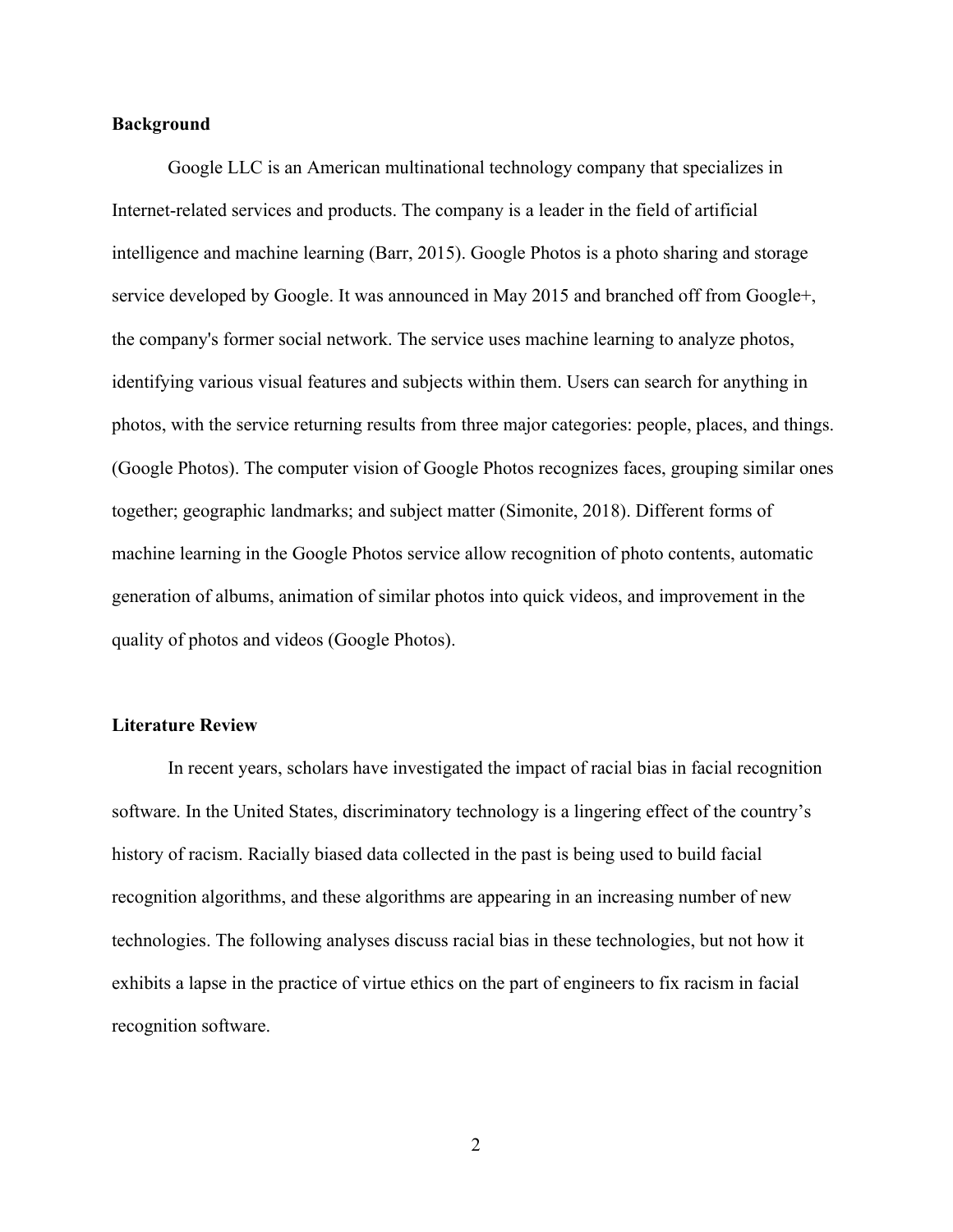In her book, *Race After Technology*, author Ruha Benjamin examines how emerging technologies can reinforce white supremacy and deepen social inequality. She explains that algorithms have the potential to hide, speed up, and deepen discrimination while appearing facially neutral and even benevolent compared to past, explicit racism. Benjamin builds upon the argument of race scholars that ill intent is not always a feature of racism, and that technology can reflect and reproduce existing racial inequities without necessarily having creators who hold racist intentions. Furthermore, Benjamin points out that in the face of the discriminatory effects of technology, if the creators and those in power of the technology continue to use the technology, they are perpetuating a racist system (Benjamin, 2019).

In his paper "Understanding Bias in Facial Recognition Technologies," David Leslie describes how historical patterns of discrimination made their way into the design and implementation of facial recognition software. Leslie explains that the algorithms in facial recognition technology can be racially biased because of the convergence of two complex issues: the culturally entrenched legacies of historical racism and white male privilege in visual reproduction technologies, and the development of new sources of bias and discrimination arising from novel sociotechnical contexts of algorithmic design. He claims that algorithmic bias in facial recognition technology involves a carry-over of certain discriminatory assumptions from the history of photography into computer vision. Leslie explains that in the past, cameras were built to prioritize capturing white skin and did not account for the difference in contrast in darker skin. Leslie adds that human biases have crept into model design choices through massive datasets. These datasets tend to overrepresent dominant groups and marginalize people of color but continue to be fed into data-driven machine learning algorithms. Leslie includes research from 2002 to 2019 demonstrating significant racial and gender biases in widely used facial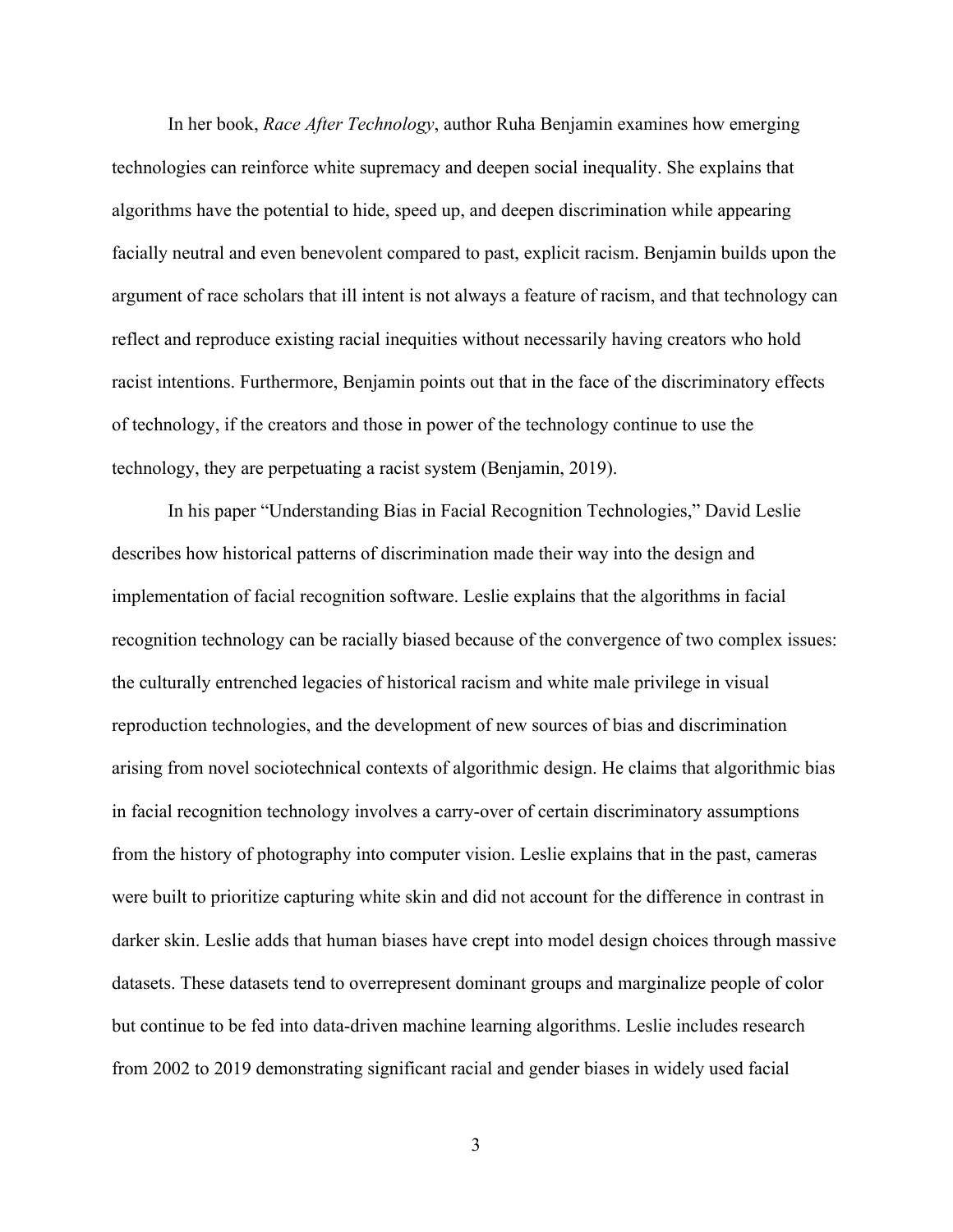recognition algorithms. There was a dramatic accuracy differential in applications of facial recognition software to distinguish between gender, age, and racial groups. The research revealed that historically marginalized and non-dominant subpopulations suffered from the highest levels of misidentification and the greatest performance drops (Leslie, 2020).

In their paper "Gender Shades: Intersectional Accuracy Disparities in Commercial Gender Classification," Joy Buolamwini and Timnit Gebru build upon research demonstrating that machine learning algorithms can discriminate based on classes like race and gender. In their paper, they present an approach to evaluate bias present in automated facial recognition algorithms and datasets with respect to phenotypic subgroups. Buolamwini and Gebru audited commercial gender classification systems for performance disparities. Their audit showed that the rate of misclassification for darker-skinned women was 35 times or more higher than for white men with error rates of up to 34:7%. They found that the datasets these commercial systems produced were overwhelmingly composed of lighter-skinned subjects. In addition, their work highlighted the compounding effects of intersectional discrimination in facial recognition technologies trained on largescale datasets. (Buolamwini & Gebru, 2018).

Technology often hides and deepens discrimination while appearing to be facially neutral or benevolent when compared to past, explicit racism. Historical patterns of discrimination have evidently made their way into the design and implementation of facial recognition software. As a result, racism is not only magnified, but also buried under layers of digital denial because technological advances are sold as morally superior and perceived to rise above human bias even though the technology could not exist without data produced through a long history of exclusion and discrimination (Benjamin, 2019). Structural racism exists in our society and as a result, the data used to build the algorithms in facial recognition technology can reflect and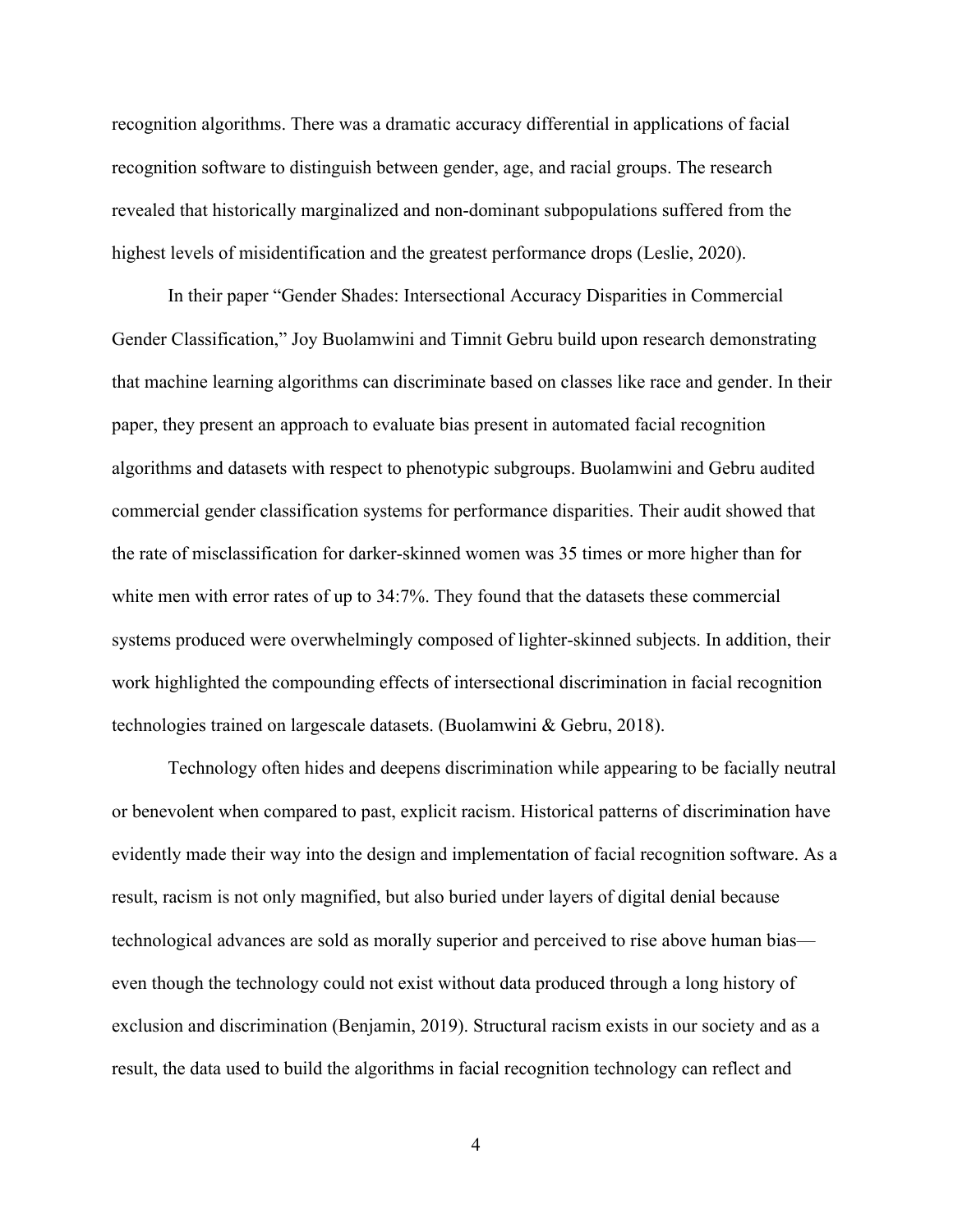amplify the issue. I will deploy the framework of virtue ethics to question the morality of Google and its developers in relying on racially biased data to not only create, but continue using its facial recognition software without fixing the underlying issues in the technology.

#### **Conceptual Framework**

Google Photos facial recognition technology will first be addressed by examining the racial bias in its algorithms, followed by a discussion about what makes the technology and its creators racist, and why. The ethical framework of virtue ethics will be used to address the morality of Google and its software engineers responsible for building its facial recognition technology. Virtue ethics, developed by Aristotle, evaluates the character of the moral actor through their actions (van de Poel & Royakkers, 2011). In this case, the actor and actions being examined are Google software engineers, and their encoding and lack of greater action in addressing race-related flaws in the underlying algorithms used in Google Photos. The framework of virtue ethics focuses on the qualities of excellence or "virtue" that people should practice in acting morally and attaining the telos, or end goal, of the good life. Aristotle describes the good life, also known as eudaimonia, as being one lived in accord with nature— the way humans are "meant" to live. Humans are rational by nature, and as a result they should use reason to determine how to live morally or virtuously. However, Aristotle asserts that virtues are not innate, but can be learned from examples and through practice. In addition, it takes moral skill to discern which virtue is required in a certain situation. To be virtuous, moral skill must be put into action or performed when an opportunity to be moral arises, with the proper motivation, and goal in mind for the good. Some cardinal virtues of justice described by Aristotle, Cicero, and Plato include fairness, equity, and freedom from bias.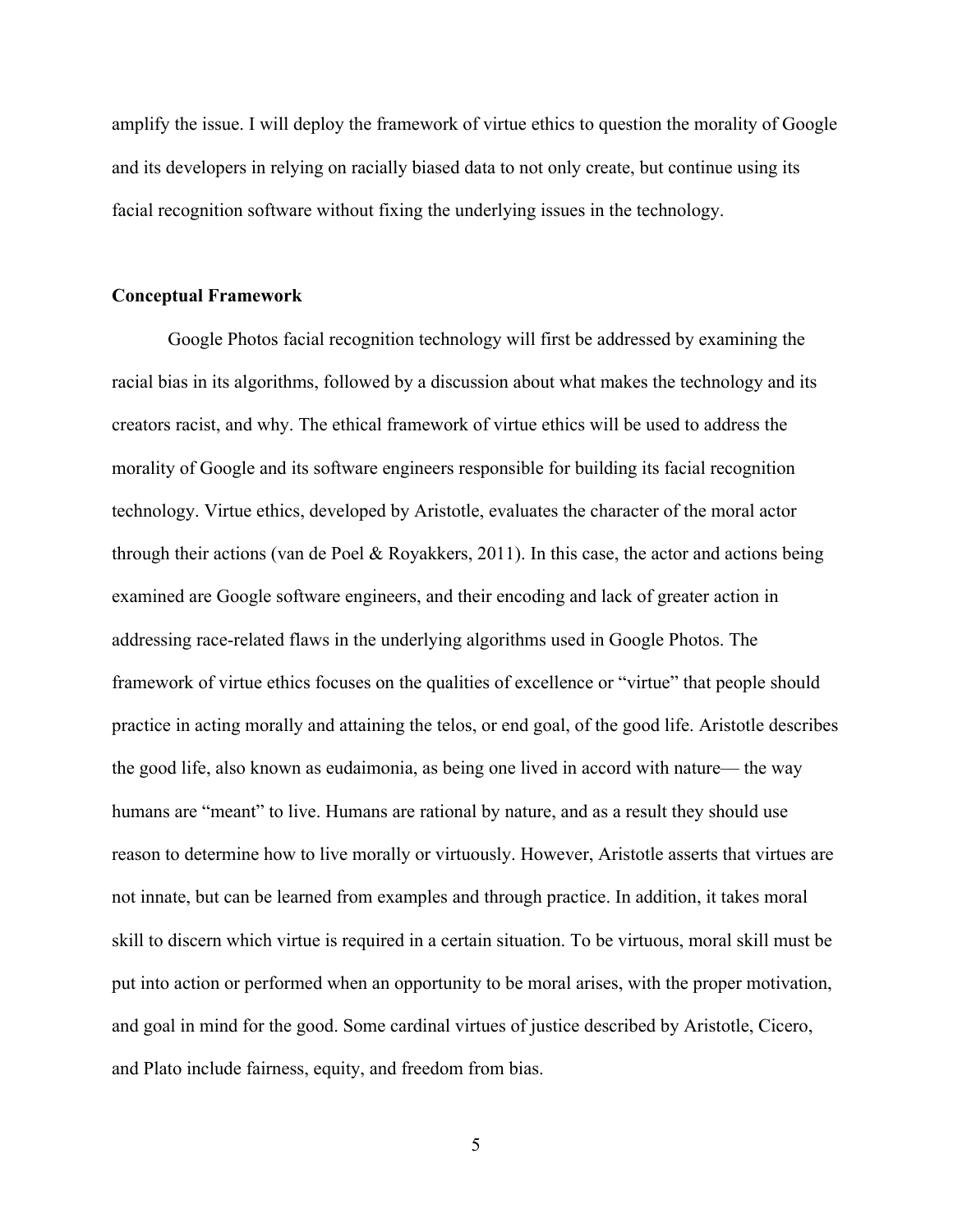Justice can be defined as the equity that ensures that all people are on a level playing field and can be viewed as balance between selflessness and selfishness. Aristotle describes equity as "justice which lies beyond the written law" (Shiner, 1994). The virtue of equity is required for justice and is used in resolving disparities between written law and societal standards. In Computer Science, The ACM Code of Ethics and Professional Conduct outlines how computing professionals can act to uphold justice. The ACM Code outlines responsibilities of software engineers including, but not limited to, avoiding harm, being fair and acting not to discriminate, and giving comprehensive and thorough evaluations of computer systems and their impacts, including analysis of possible risks (ACM, 2021). Using biased data to create facial recognition technology does not align with the virtue of justice and freedom from bias because the technology fails to treat all members of a population equally and fails to treat marginalized members of society equitably. It can be concluded that individuals involved in the development of technology, who create and continue to use technology based on biased data, lack a complete understanding of justice, fairness, and equity in engineering practice

In addition, professional "cardinal" virtues include virtues essential to a profession that define the character of a moral professional in a particular field. In this case, the professionals are software engineers. Accordingly, I will use Pritchard's list of "Virtues for Morally Responsible Engineers" as a set of relevant virtues essential to engineering practice. These virtues include, but are not limited to, perseverance in addressing design issues, committing to objectivity, being fair, commitment to quality, and openness to correction Pritchard states that lacking any one of these virtues is sufficient to detract from responsible engineering practice (Pritchard, 2001).

Through the lens of virtue ethics, I will question whether Google Photos facial recognition algorithm can be deemed just and fair based on the values outlined by Aristotle, The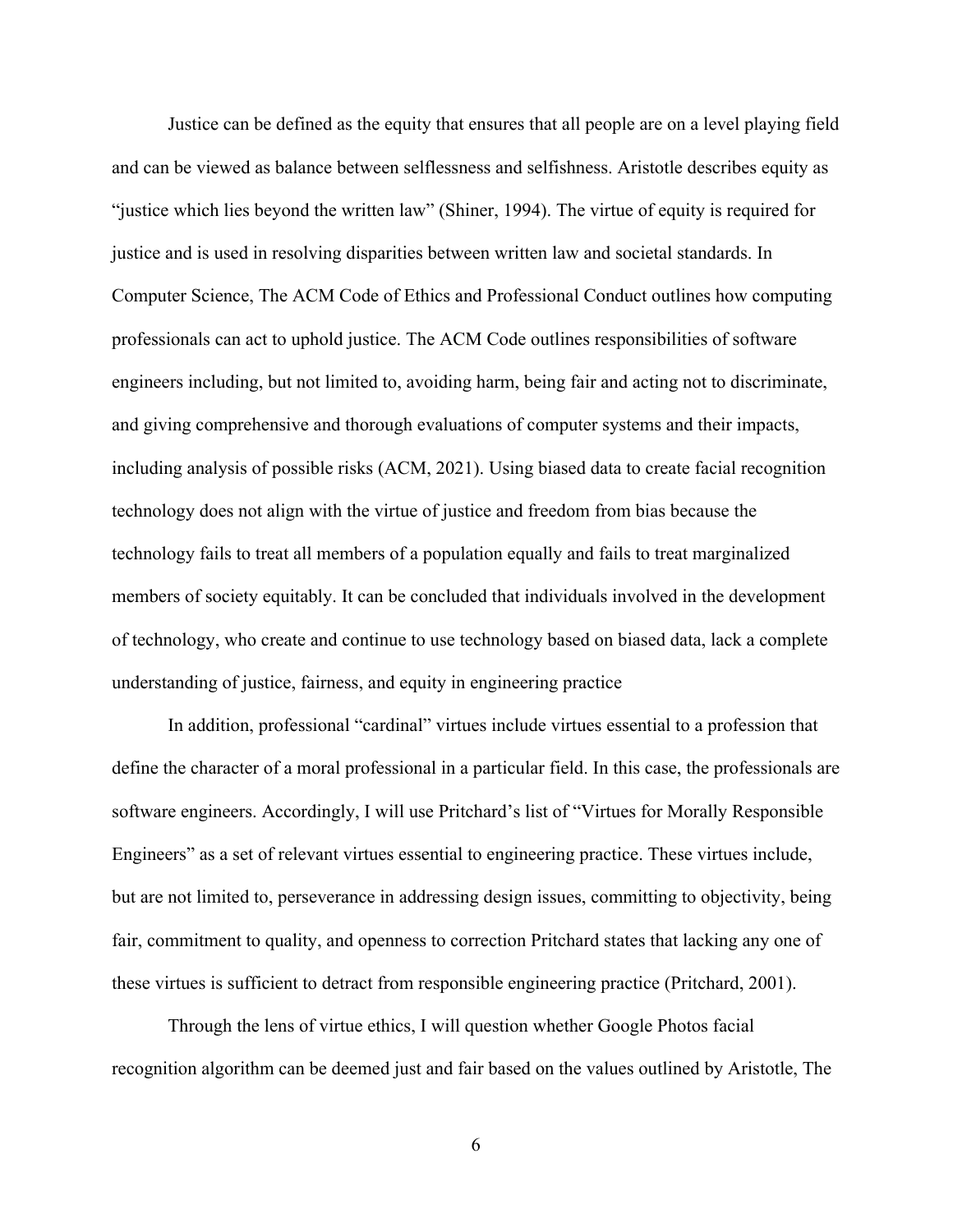ACM Code of Ethics and Professional Conduct, and Pritchard's "Virtues for Morally Responsible Engineers". I will do this by investigating the impacts of the facial recognition technology to determine whether the technology is unbiased and its creator's commitment to quality and correction of mistakes. Through this, I will use virtue ethics to determine whether Google and its software engineers can be held morally responsible for perpetuating racism.

#### **Analysis**

In computer science, The ACM Code of Ethics and Professional Conduct outlines how computing professionals can act responsibly to uphold justice and practice virtue ethics. To act responsibly and consistently support the public good under The ACM Code, computing professionals should reflect upon the wider impacts of their work in avoiding harm, being fair and acting not to discriminate, and giving comprehensive and thorough evaluations of computer systems and their impacts, including analysis of possible risks (ACM, 2021). In addition, according to Pritchard's virtues for morally responsible engineers, virtue ethics in engineering practice addresses questions of character by establishing principles of perseverance in addressing design issues, committing to objectivity, being fair, commitment to quality, and openness to correction (Pritchard, 2001). The Google Photos software engineers exist at the intersection of computing and engineering. Thus, these engineers are morally responsible for upholding The ACM Code and engineering virtue ethics. These software engineers are responsible for perpetuating a racist system in commercializing discriminatory technology created by racially biased data, and for failing to persevere in correcting the underlying design issues maintaining such racist effects. As explained by Benjamin, technology can reflect and reproduce existing racial inequities without necessarily having creators who hold racist intentions. In addition, in the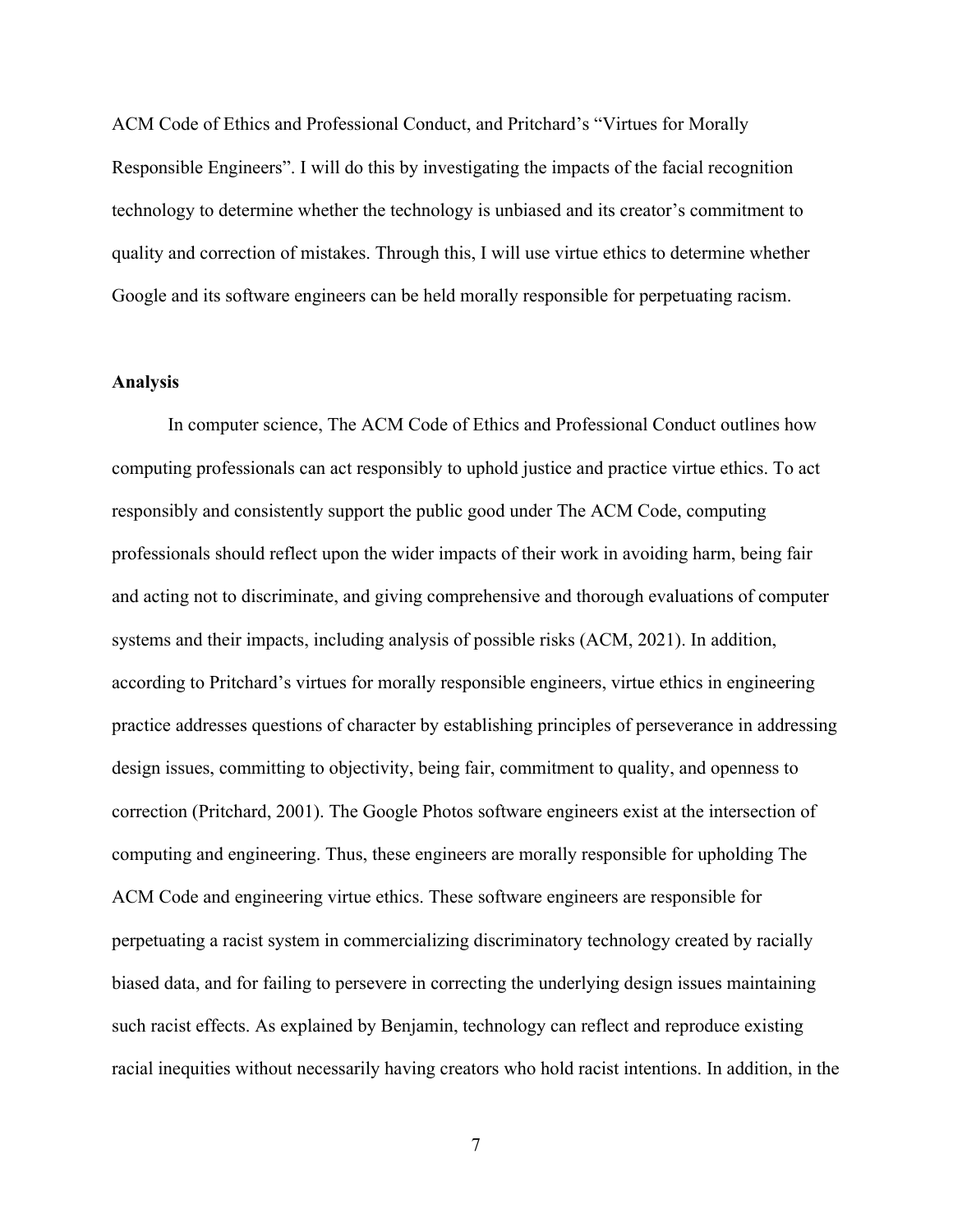face of the discriminatory effects of technology, Benjamin points out that if the creators and those in power of the technology continue to use the technology, they are perpetuating a racist system (Benjamin, 2019). Furthermore, historical patterns of discrimination have made their way into the design and implementation of facial recognition software (Leslie, 2020). As a result, there is significant bias in datasets used in the creation of facial recognition algorithms. Therefore, the software built from that data cannot be considered just knowing that the data available and used to create it contains bias. Facial recognition has a significant effect and use in everyday society and is capable of amplifying racism. In my analysis, I will demonstrate the misconduct of Google software engineers in failing to fix the company's racist facial recognition technology as a direct result of a lack of the cardinal virtue of justice and practice of engineering virtue ethics. The examples I use to demonstrate failures in these areas are Google's use of racially biased data to build its facial recognition algorithms, and Google's software engineers failing to correct the underlying issue in the algorithms years after its initial discovery.

## Using Racially Biased Data

Google software engineers are responsible for perpetuating a racist system because the company commercialized discriminatory facial recognition technology built using racially biased data. In 2015, when Jacky Alcine, a resident of Brooklyn, New York logged onto Google Photos, he was shocked to find that the technology had created an album titled "Gorillas," in which the facial recognition software categorized him and his friend as primates. Immediately, Alcine posted on Twitter about the offensive incident— prompting over 1,000 re-tweets and an online discussion on the shocking situation. As explained by Benjamin, technology can reflect and reproduce existing racial inequities without necessarily having creators who hold racist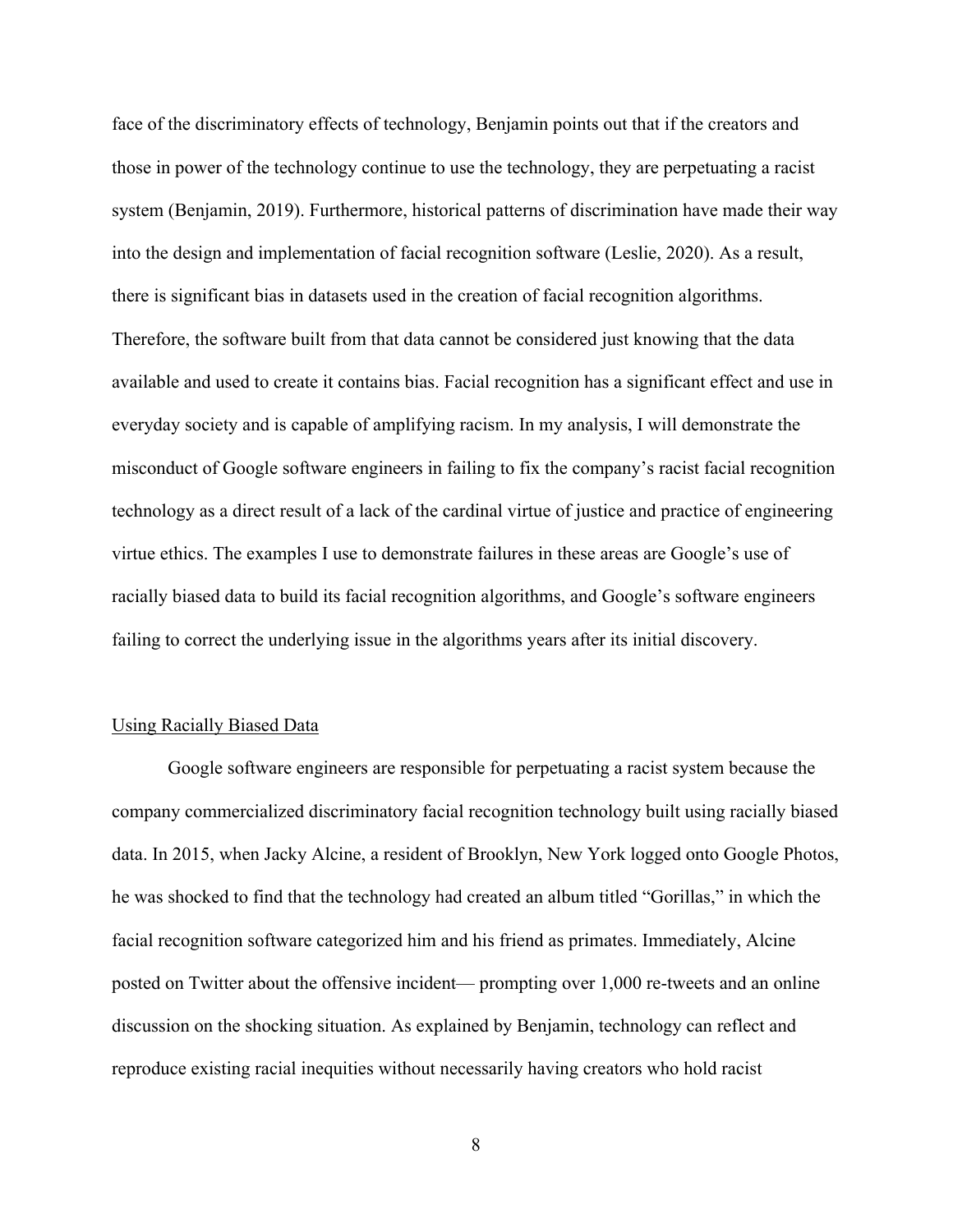intentions (Benjamin, 2019). According to Leslie, the software built from that data cannot be considered just knowing that the data available and used to create it contains bias. Furthermore, as noted by Barr, getting facial recognition technology right is increasingly important as it is used for more everyday tasks. For instance, Google's self-driving cars, which are being tested on public roads, use the same facial recognition technology to recognize objects and decide whether to stop, avoid, or continue. Photo recognition algorithms need to be more accurate and require an understanding cultural sensitivity, that are important to humans, before being integrated into society (Barr, 2015).

Google stated in the past that as more images are loaded into Google Photos and more people correct mistaken tags, its algorithms will get better at categorizing photos (Barr, 2015). However, this is not an acceptable explanation to the problematic algorithm which continues to be used by the company. The incident was a clear demonstration of racially biased data influencing the algorithm at the core of Google Photos facial recognition software. In addition, it revealed a lack of consideration for people with darker skin before release of the technology into society. According to The ACM Code of Ethics and Professional Conduct, computing professionals are responsible for avoiding harm, and being fair and acting not to discriminate. The racial bias in the datasets that Google used and in its facial recognition software do not align with the virtue of justice and freedom from bias because it fails to treat Black people equally and equitably. Furthermore, Google commercialized the product, and the technology benefited its software engineers at the expense of reflecting racism. It can be concluded that the software engineers involved in the development of the Google Photos facial recognition technology, who create and continue to use software based on racially biased data, lack a complete understanding of justice, fairness, and equity in engineering practice.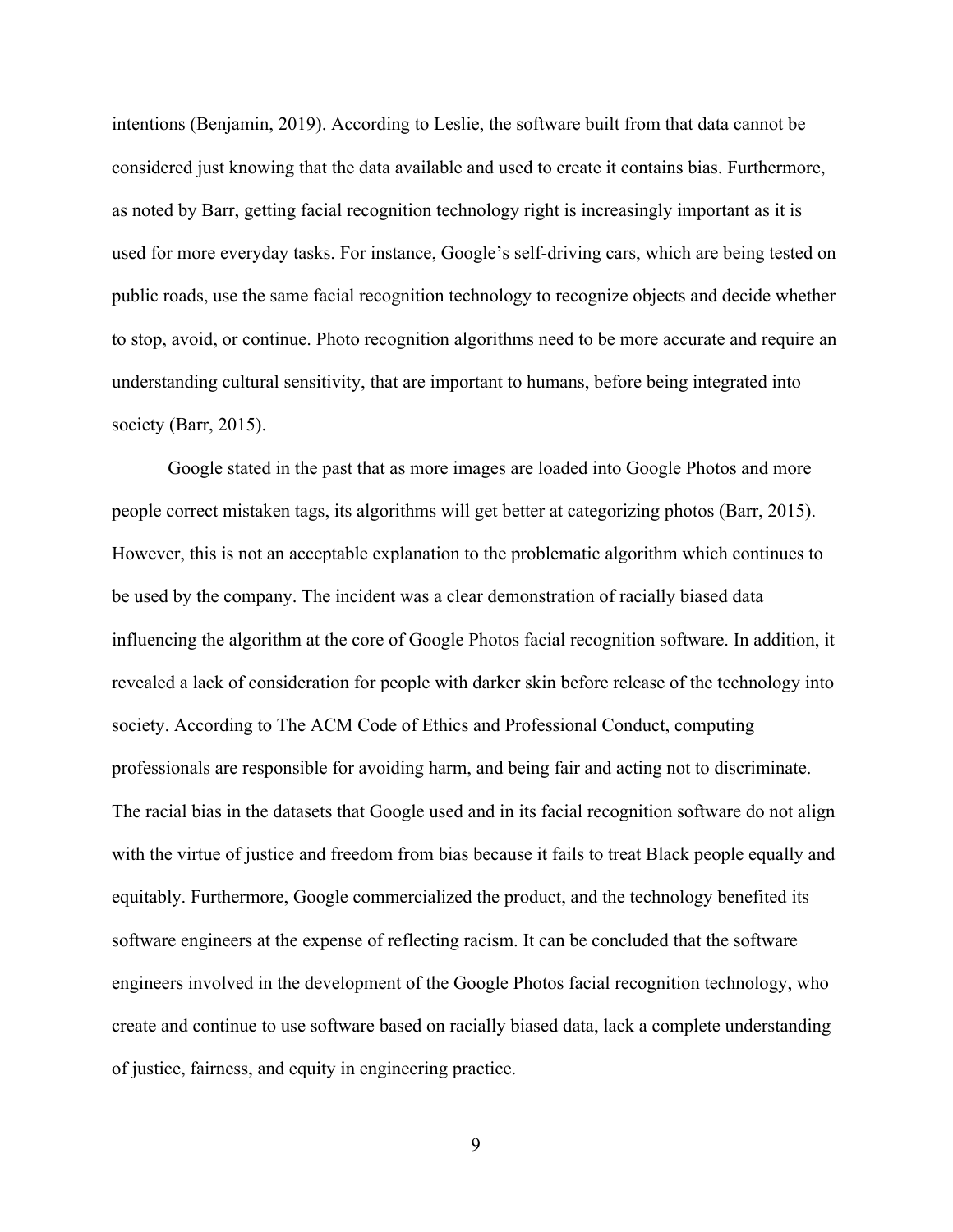## Failure to Fix the Underlying Algorithm

Google software engineers are responsible for perpetuating racism because the company to has failed to persevere in correcting the underlying design issues in its facial recognition software. After the incident in 2015, in which the Google Photos algorithm tagged a group of Black friends as "Gorillas," the company simply removed the "Gorilla" category from being a possible category, so that the specific suggestion would no longer appear (Barr, 2015). However, this solution does not address the root of the problem because the algorithm continues to demonstrate racial bias and groups people with darker skin in the same way— even if not necessarily as "Gorillas". In addition, now the algorithm will not correctly identify gorillas in pictures where the animal is present (Simonite, 2018).

Six years later, despite Google promising a fix, it has not announced one for the underlying algorithm. Google and its software engineers have failed in demonstrating perseverance in solving this issue because they have not continued to try and fix the algorithm before letting it be used. In addition, keeping the technology up for commercial use without fixing the underlying issue behind the racist categorization is not an acceptable solution. In a test conducted by WIRED in 2018 attempting to assess Google Photos' view of people, WIRED also uploaded a collection of more than 10,000 images used in facial-recognition research. The search term "African American" turned up only an image of grazing antelope. Typing "black man," "black woman," or "black person," caused Google's system to return black-and-white images of people, correctly sorted by gender, but not filtered by race. The only search terms with results that appeared to select for people with darker skin tones were "afro" and "African," although results were mixed (Simonite, 2018). According to Pritchard's "Virtues for Morally Responsible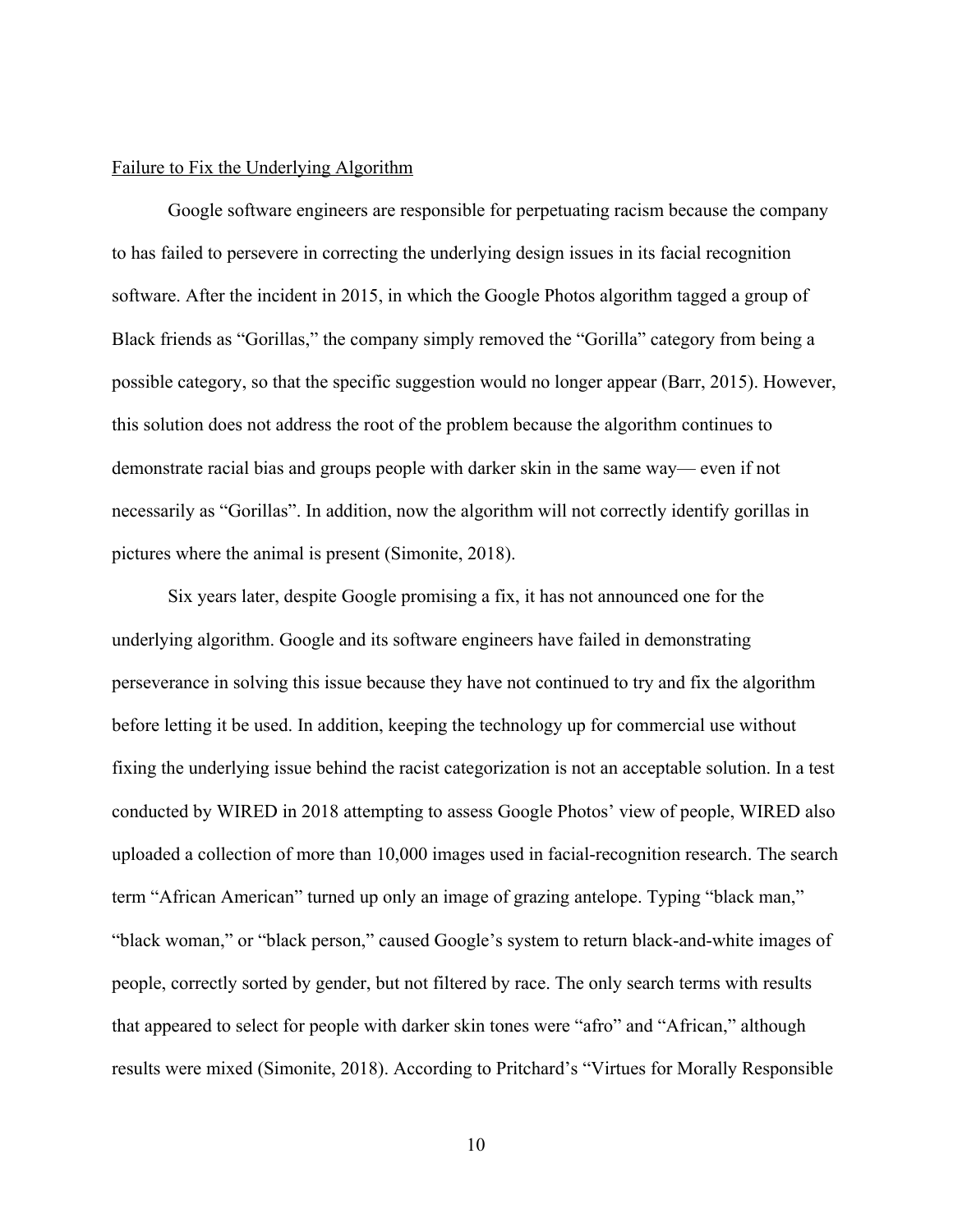Engineers," engineers are responsible for being open to correcting and persevering to fix unfair designs (Pritchard, 2001). The Google Photos software engineers, in failing to address the root of the issue, have not demonstrated a commitment to quality and correction of mistakes in line with that of a morally responsible engineer. Furthermore, in allowing the technology to remain open for commercial use without fixing the underlying issue in its facial recognition software for over half a decade, Google and its software engineers are morally responsible for perpetuating racism.

# **Conclusion**

Although the specific code and datasets used in Google Photos facial recognition software are not available for public view, it is possible to make informed judgments about the character of the software engineers based on the decisions made during development of this software. Through the lens of virtue ethics, I have argued that the decisions made by the software engineers working on Google Photos reveal significant failures with respect to virtues necessary for morally responsible engineers: using racially biased data to build technology for commercial use and failing to persevere in correcting the underlying racist effects of its algorithm. Using a virtue ethics framework, the actions of Google software engineers are deemed immoral as they fail to demonstrate the characteristics that a virtuous computing professional and engineer would in the same circumstances. Examples from academic literature on racial bias in facial recognition technology prove that the virtue of justice cannot exist with algorithms built on racially biased data and the failure to fix underlying issues before allowing commercial use.

Software engineers are not just responsible for writing code and technical designs; they are often responsible for being just in their designs. Consideration of virtue ethics is critical to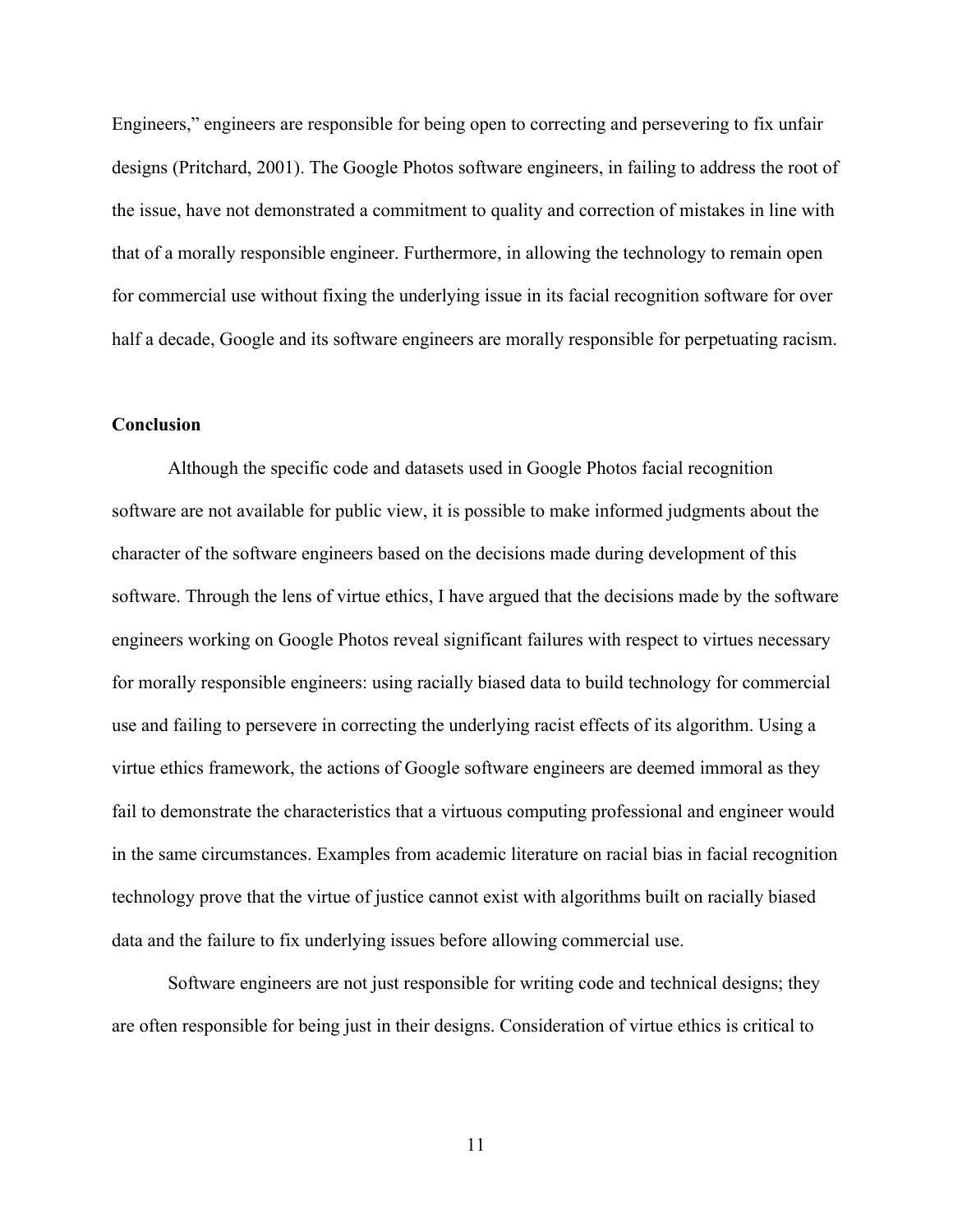engineering practice. Judging decisions with respect to these virtues provides a map to navigate complex situations and ultimately build a better world.

Word Count: 3287